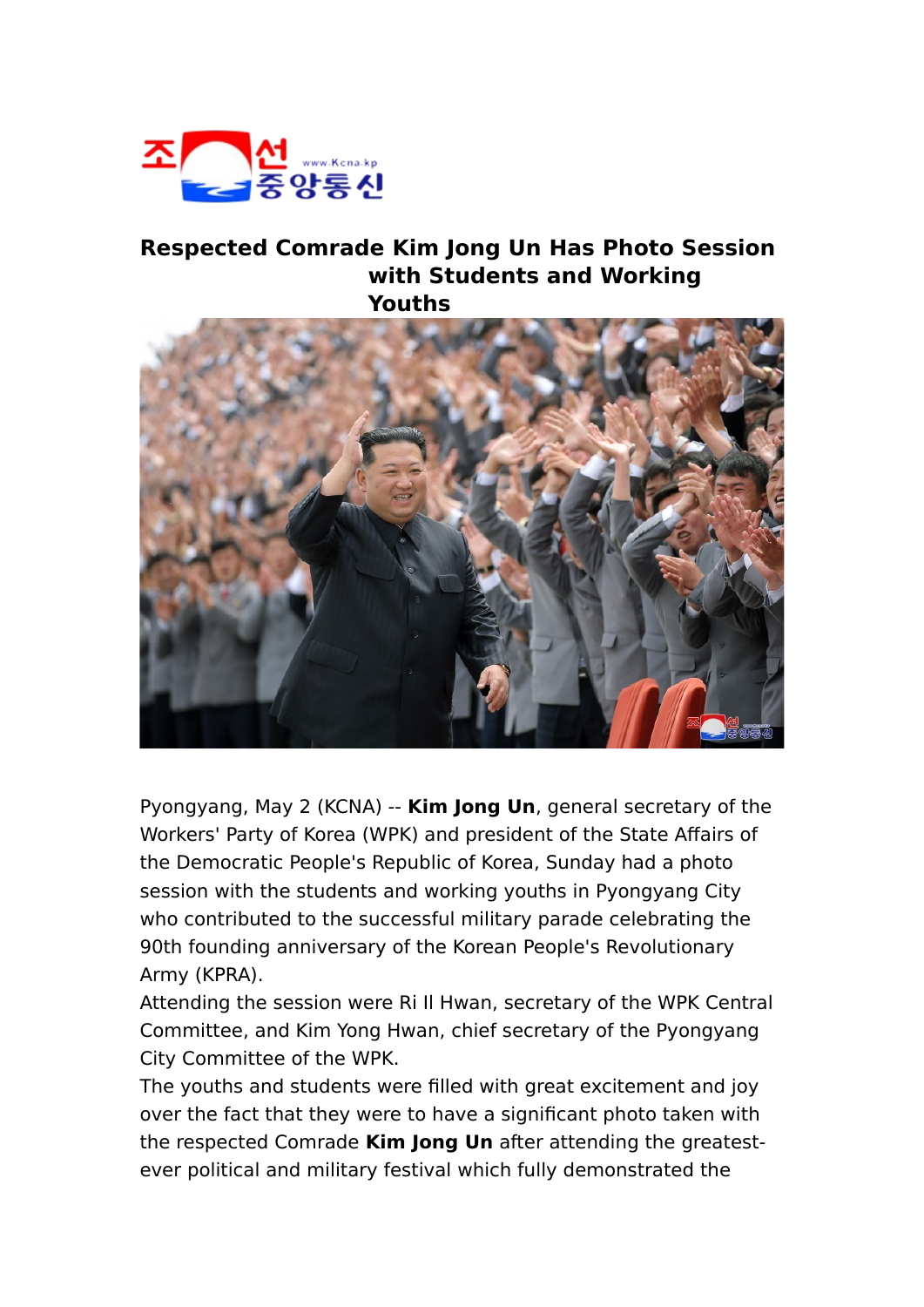dignity of our country and the might of its great single-minded unity. When **Kim Jong Un** arrived at the photo session venue, all the participants broke into stormy cheers of "hurrah!" for him who has vigorously guided Korean-style socialism only to victory and glory, always valuing the youth and regarding the youth issue as the top priority state affair to train the young people to be a huge unit of successors.

He warmly waved back to the enthusiastically cheering youths and students, highly appreciating their contribution to glorifying the 90th anniversary of the KPRA as an unprecedented, grand festival of single-minded unity and as a showcase theatre of the national power.

Noting that the spirit of our youths is very high, he said the rosy future of our-style socialism is for the youths and it is the sacred patriotic cause that should be hastened by their efforts.

Our youths have regarded the loyalty to the Party and revolution as their high honor and pride and spent their youthful days with ardent patriotism and high enthusiasm for the revolution and struggle, he said, adding it is the proud traits peculiar to the Korean youths that can neither be seen nor be imitated in any society of the world. And he extended thanks to them who rendered excellent service to the successful military parade, the largest-ever in history, with their good teamwork and artistry, strikingly displaying the sense of organization and solidarity of our society.

Expressing his deep trust and expectation that our youths and students will become dependable pillars playing a leading role in the struggle for the country's prosperity by getting intent on the studies with the same high ardor and revolutionary mettle as were displayed by them in the celebration event, he had a meaningful photo session with them.

When the photo session was over, loud chants of "**Kim Jong Un**" and "Kyolsaongwi" (devoted defence) shouted by the young vanguard of the WPK resounded throughout the sky of the capital city of Pyongyang.

Encouraged by such warm love and trust of the great father, the students and working youths made their burning pledge to more vigorously advance toward the rosy future of socialism and communism, displaying to the full the strength based on loyalty of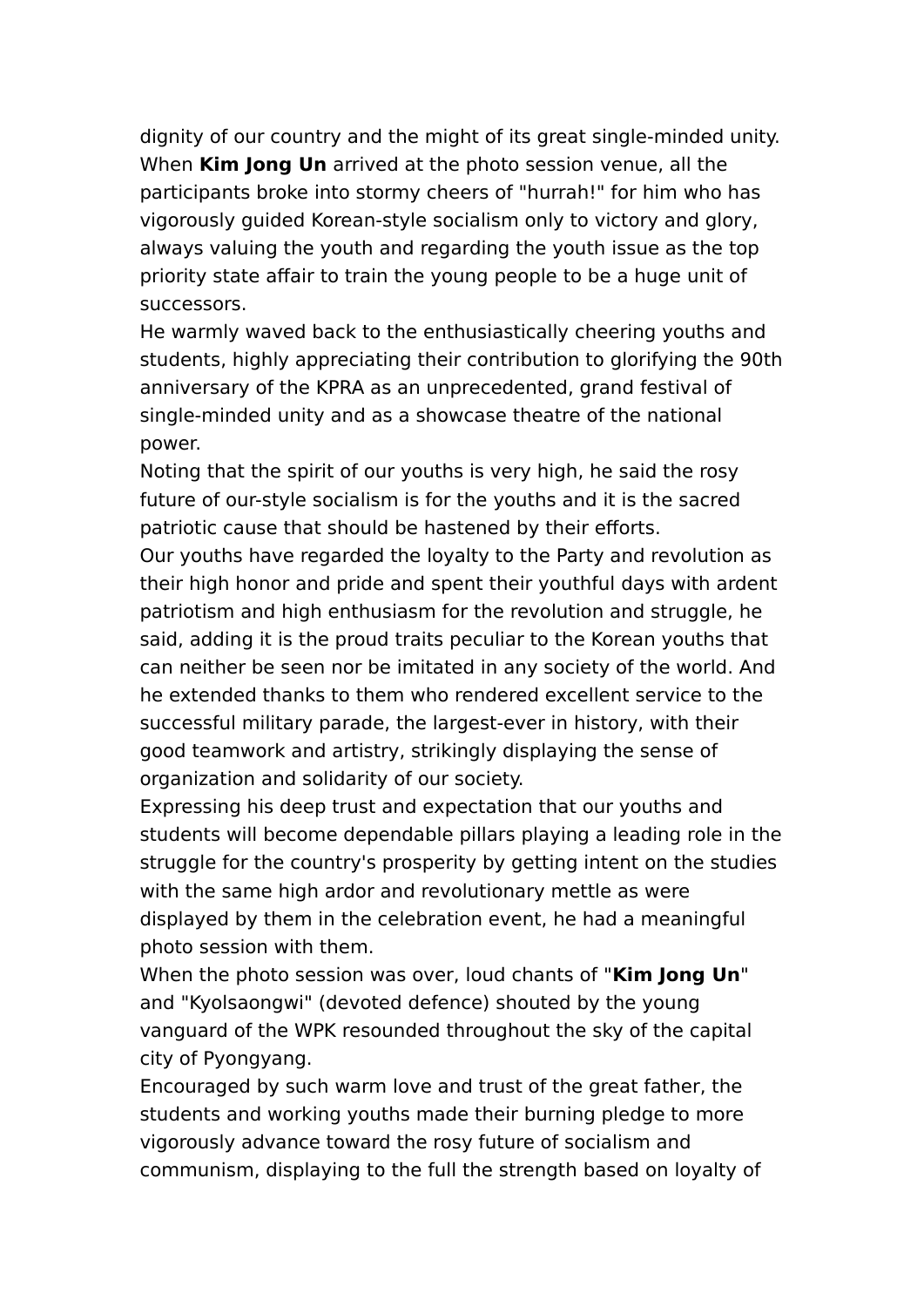all sons and daughters in this country and the honor of being the youths of a powerful country who firmly believe in and follow only the WPK. -0-